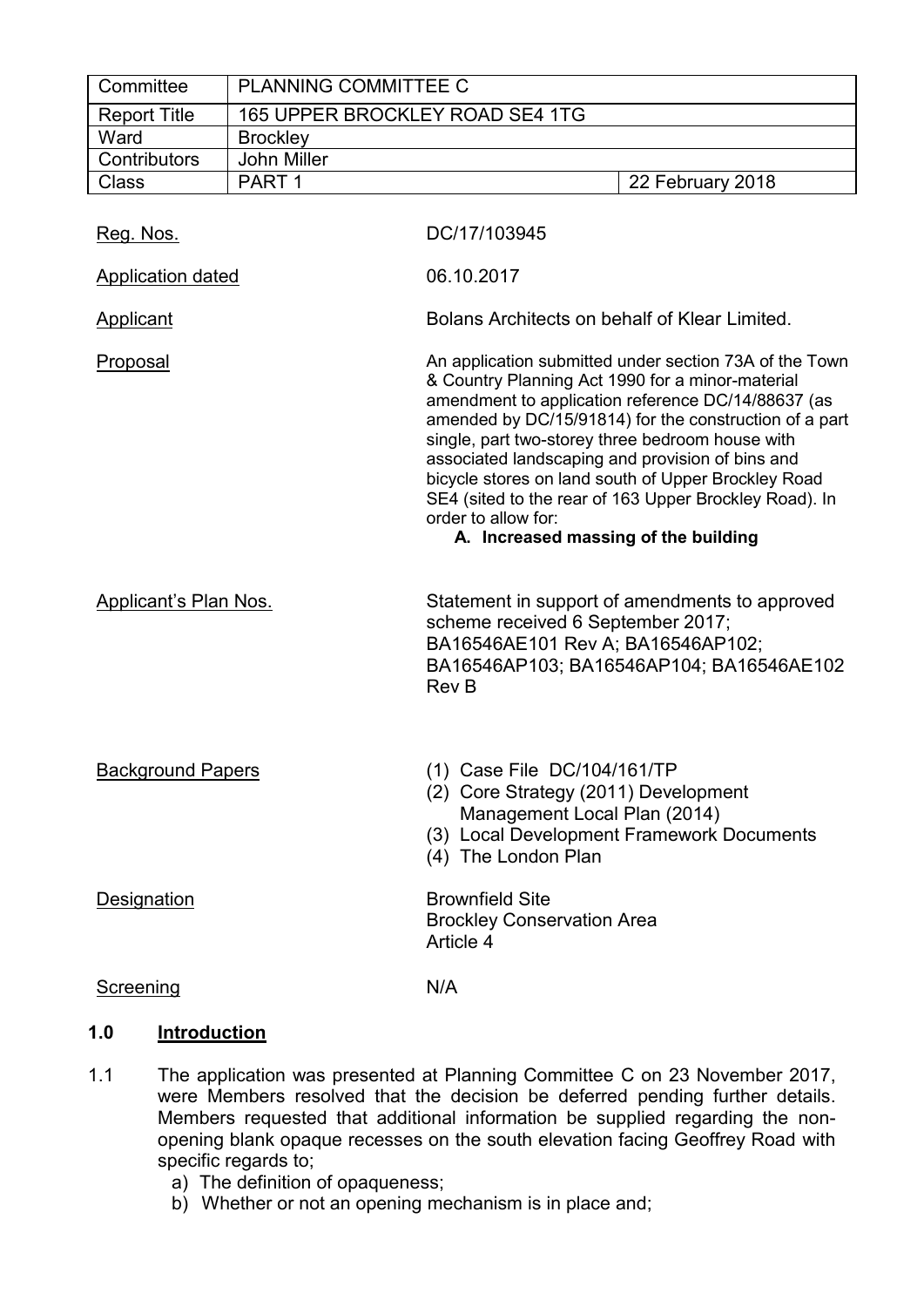- c) Whether previous proposals allowed for an opening window in the third bedroom and if the third bedroom had non–opening windows, would it comply with Building Regulations
- 1.2 A copy of the original committee report is provided in Appendix A.

## **2.0 Planning Considerations**

Provided below is further site history regarding the windows and reponses on each of the three deferral reasons and responses from the applicant.

- 2.1 The original permission (DC/14/88637) approved December 2014 contained blank and opaque recesses on the south elevation of the building facing towards 161 Upper Brockley Road. The Minor Material Amendment (DC/15/091814) application was approved in September 2015 with the same 'blank and opaque recesses' albeit in a different location concentrated to the eastern side of the building to accommodate a third single bedroom. These were conditioned to be obscure glazed and fixed shut. A condition removing the Permitted Development rights on the windows was also added.
- 2.2 The recesses in question were subject to enforcement action (EN/16/00277) for which a case was opened in September 2016. The subject of enforcement was that the recesses on the south elevation were in fact opening, whereas the previously amended permission allowed for non-opening opaque recesses. Officers went on site and noted that the recesses were operating as openable glazed panels, although opaque glazed. Following discussions with the applicant the opaque panels were replaced with fixed shut opaque panels as approved, which was confirmed by Council Planning and Enforcement Officers at a site visit in July 2017.
- 2.3 In response to a) opaque glazing constitutes glazing that allows light to pass through, but is not transparent so that objects can be clearly seen through the glazing. For the purpose of planning opaque and obscure glazed are one and the same. The applicant has advised that the opaque windows in question allow 40 percent of light to penetrate the glass compared to a clear glazed window of a similar size.
- 2.4 In relation to b) the applicant has confirmed and provided photographs to demonstrate that there are no mechanism levers or handles that would allow the windows to be opened in accordance with the approved minor amendment application.
- 2.5 For the reasons above officers are satisfied that the recesses would not permit any overlooking, as they are appropriately opaque, and that there is no opening mechanism. Notwithstanding this, a condition relating to the above is provided on the consent, which if no accorded with would warrant enforcement action.
- 2.6 Also for the avoidance of doubt, the opaque non-opening recesses remain the same as previously approved under DC/15/91814.
- 2.7 As noted above the both the original application and minor material amendment application approved opaque glazed recesses, with the minor material amendment providing the third bedroom with no openable windows. This was